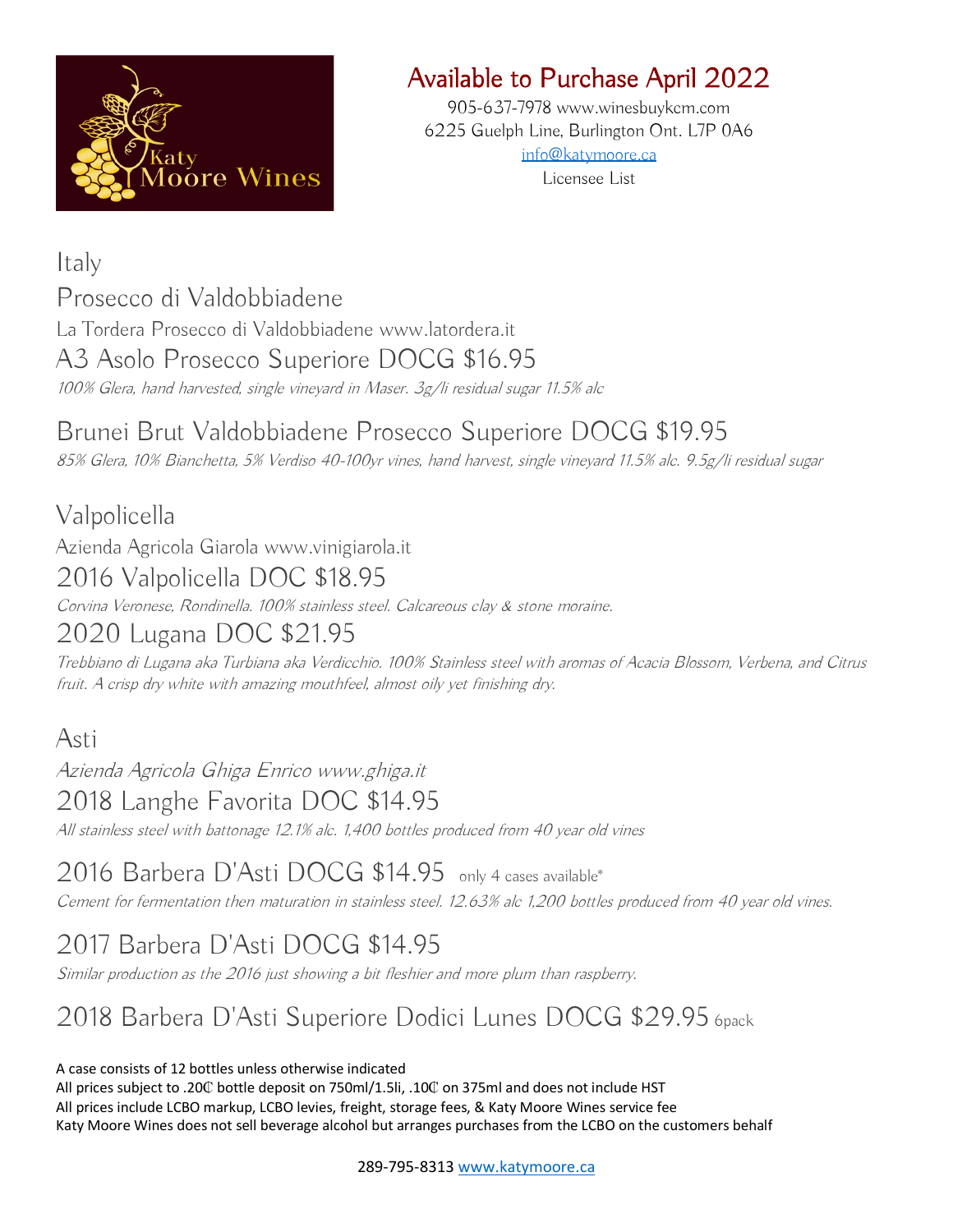

# Available to Purchase April 2022 905-637-7978 www.winesbuykcm.com

6225 Guelph Line, Burlington Ont. L7P 0A6

[info@katymoore.ca](mailto:info@katymoore.ca) Licensee List

Aged in French 225Li barrels for 12 months, made from the best fruit from the vineyard selected and sorted out at harvest.

#### 2018 Moscato D'Asti DOCG \$17.95 a few cases of 2017 available\*

5% alcohol and 148g/li residual sugar that is balanced to perfection. 9,000 bottles produced.

#### Ultimo Grappolo Moscato \$29.95 375ml bottle

12% alcohol 180g/li residual sugar. Made from Muscat grape bunches that are hung to dry on racks followed by a long slow fermentation in barrel.

### Dogliani Azienda Agricola Caraglio www.aacen.altervista.org 2017 Dogliani Dolcetto DOCG "Surimatin" \$20.95

Dogliani is a region in Piedmont which falls into the Langhe but is renowned for it's Dolcetto as shown by its DOCG. Dolcetto refers to the little sweet one. Known for lower tannins and bright fresh acidity. Surimatin is Piedmontese dialect referring to the vineyard's slope/exposure. It receives sun from first thing in the morning which results in a riper grape. Bunch thinning combined with a longer maceration period results in a richer red fruit profile that will taste great now but can also age.

## 2016 Langhe, Nebbiolo DOC \$24.95

Nebbiolo is the grape grown in the regions of Barolo and Barbaresco. As Dogliani is not in the demarcated area for those DOCG's we see it labeled as Langhe. Dogliani is the historical home of Nebbiolo and in certain exposures can produce a great Nebbiolo. This is definitely the case with Caraglios vines.

#### 2020 Langhe, Nascetta DOC \$21.95

An overlooked native white grape from Piedmont in Italy. Known for pronounced floral aromas (acacia blossom) and fruit notes (apple, grapefruit, pineapple). Fresh, crisp, dry white with fruit and citrus flavours on the palate. A great Chablis alternative.

A case consists of 12 bottles unless otherwise indicated

All prices subject to .20₵ bottle deposit on 750ml/1.5li, .10₵ on 375ml and does not include HST All prices include LCBO markup, LCBO levies, freight, storage fees, & Katy Moore Wines service fee Katy Moore Wines does not sell beverage alcohol but arranges purchases from the LCBO on the customers behalf